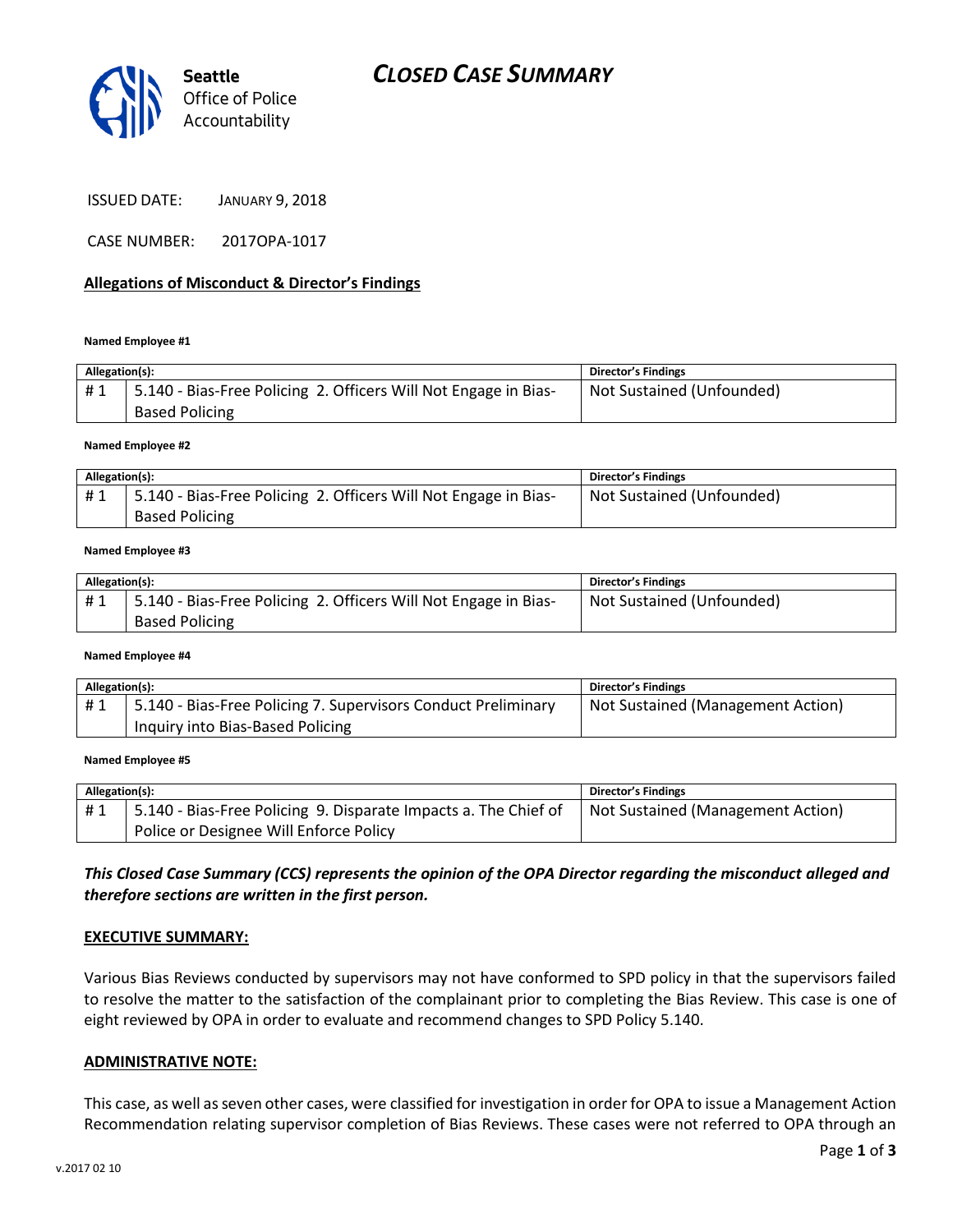# *CLOSE CASE SUMMARY*



OPA CASE NUMBER: 2017OPA-1017

external or internal complaint, but were instead initiated by OPA. These eight cases were designated as expedited investigations. In this context, this means that it was agreed that OPA would conduct a limited investigation of this case, including not engaging in interviews. Underlying this decision was OPA's determination that, based on the objective facts, there was no bias on the part of SPD employees in any of these incidents.

As a result, OPA issued a Management Action Recommendation making proposed changes to the policy governing Bias Reviews. This Management Action Recommendation, which is referred to below, is included in OPA's case file and was transmitted to the Chief of Police on January 10, 2018.

# **ANALYSIS AND CONCLUSIONS:**

## **Named Employee #1 - Allegation #1** *5.140 - Bias-Free Policing 2. Officers Will Not Engage in Bias-Based Policing*

Officers investigated an assault that was reported at the Torchlight Parade. The subject was identified as the primary aggressor and was placed under arrest. The arrestee, who was African-American, stated that he was simply defending himself from the victim, who was white. The arrestee further stated that he was arrested because he was African-American and the victim was white. The arrestee lastly alleged that the officers purposefully failed to interview any African-American or Asian witnesses to the incident.

The responding sergeant attempted to interview both the arrestee and his wife, who again relayed their belief that the arrest was based on bias and that the officers had failed to interview non-white witnesses. A Bias Review was completed even though there was no indication that this matter was resolved to the complainant's satisfaction, which was technically inconsistent with policy.

SPD policy prohibits biased policing, which it defines as "the different treatment of any person by officers motivated by any characteristic of protected classes under state, federal, and local laws as well other discernible personal characteristics of an individual." (SPD Policy 5.140.) This includes different treatment based on the race of the subject. (*See id*.) SPD employees are required to "call a supervisor in response to allegations of bias-based policing." (SPD Policy 5.140-POL-5.) The supervisor must be called to the scene. (*Id*.) This section of the policy provides guidance as to when an allegation of biased policing occurs, explaining that: "an allegation of bias-based policing occurs whenever, from the perspective of a reasonable officer, a subject complains that he or she has received different treatment from an officer because of any discernable personal characteristic…" (*Id.*)

Based on a review of the objective evidence in this case, there is no indication that any SPD employee engaged in biased policing. As such, I recommend that this allegation be Not Sustained – Unfounded.

Recommended Finding: **Not Sustained (Unfounded)**

# **Named Employee #2 - Allegation #1** *5.140 - Bias-Free Policing 2. Officers Will Not Engage in Bias-Based Policing*

For the same reasons as stated above (*see* Named Employee #1, Allegation #1), I recommend that this allegation be Not Sustained – Unfounded.